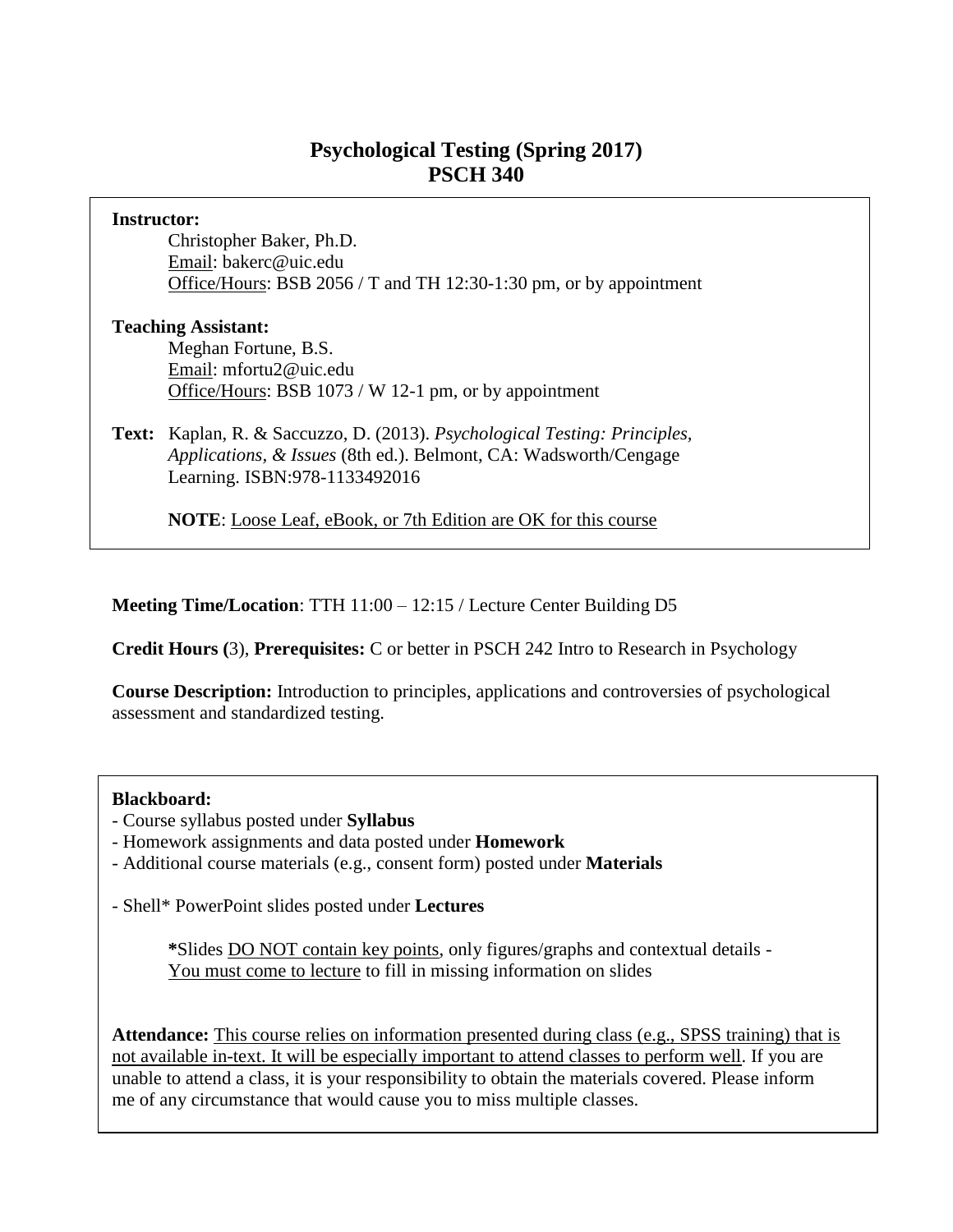**Disability Services:** If you require accommodations for a disability, please contact the Disability Resource Center for an appointment to discuss your needs and the process for requesting accommodations. Since accommodations may require early planning, please contact DRC as soon as possible:

Website: http://drc.uic.edu (312) 413-2183 Voice (312) 413-7781 FAX DRC Staff Members contact information is available on the Meet the DRC Staff Page (http://drc.uic.edu/meet-the-drc-staff)

#### **Please let me know if there is anything I can do to be helpful!**

**Academic Dishonesty:** Students will be held to the University's standards on academic dishonesty as described in the following Student Code of Conduct: http://dos.uic.edu/docs/Student%20Disciplinary%20Policy.pdf

# **EVALUATION: Overview**

| <b>Type</b>                    | <b>Points</b>            | % Course Grade |
|--------------------------------|--------------------------|----------------|
| <b>Open-Note Quiz 1:</b>       | 10 pts                   |                |
| <b>Open-Note Quiz 2:</b>       | 10 pts                   |                |
| <b>Homeworks 1-4</b>           | $40$ pts $(10$ pts each) |                |
| <b>Test Project (2 parts):</b> | 60 pts (20 pts, 40 pts)  | 50%            |
| <b>Section 1 exam:</b>         | 40 pts                   |                |
| <b>Section 2 exam:</b>         | 40 pts                   |                |
| <b>Section 3 exam:</b>         | 40 pts                   | 50%            |
|                                | $240$ pts                | 100%           |

**Extra Credit: Extra credit opportunities will be available in-class. The more you attend class, the more likely you will be there for an extra credit opportunity.**

**Makeup Policy: Makeup exams and quizzes are all-essay format and are substantially more difficult than scheduled exams. It is to your benefit to attend all scheduled quizzes and exams.**

**Religious/Cultural Holidays: I respect and accommodate all religious/cultural holidays. If a test or quiz conflicts with a holiday, you will not be asked to take the makeup version. However, you must give advanced notice so that accommodations can be made.**

**Curve: Grades will be scaled when appropriate. Otherwise, grades will be based on the standard 90/80/70/60 scale.**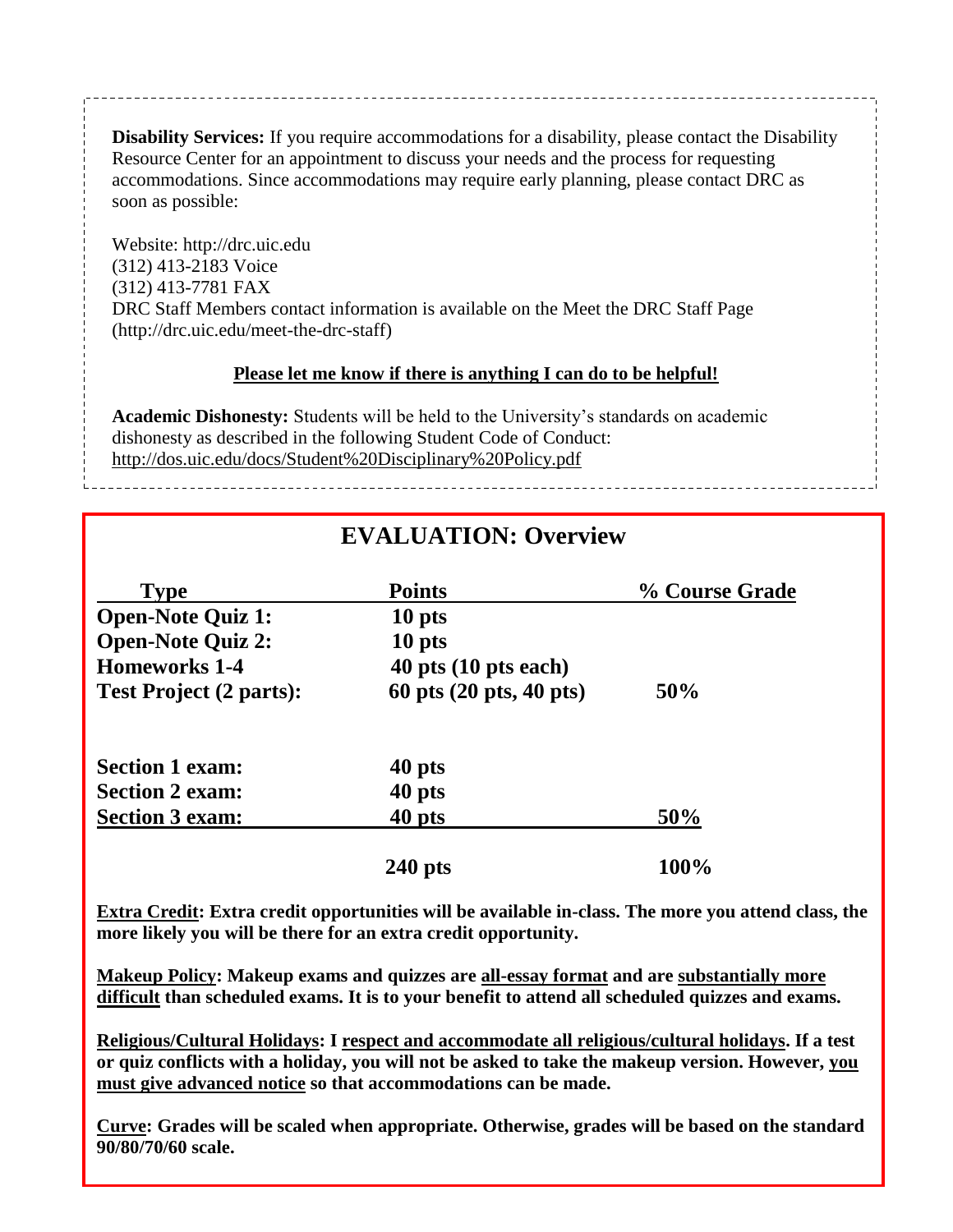## **Course Outline: 01/10/2017-04/27/2017 \* Outline subject to change with advanced notice**

-- *week 1--*

**January 10: Course Overview** 

**January 12: Background and History** Reading*: Chapter 1*

-- *week 2--*

**January 17:** Statistics for Testing Reading*: Chapter 2* 

**January 19:** Statistics for Testing Reading*: Chapter 2* 

**\*January 20, Last day to complete late registration; last day to add a course(s) or make section changes; last day to drop individual courses via Student Self-Service without receiving W (Withdrawn) grade on academic record. Last day to submit Withdraw from Term request via Student Self-Service and receive 100% cancellation of tuition and fees.**

-- *week 3--*

**January 24: SPSS Training 1 Homework 1 Available (***Due Jan. 31***)**

January 26: Correlation Reading*: Chapter 3* 

-- *week 4--*

**January 31:** Correlation and Regression Reading*: Chapter 3*  **Homework 1 Due**

**February 2: QUIZ 1, SPSS Training 2 Homework 2 Available (***Due Feb. 9***)**

-- *week 5--*

**February 7:** Reliability Reading*: Chapter 4*

**February 9:** Reliability Reading*: Chapter 4*  **Homework 2 Due**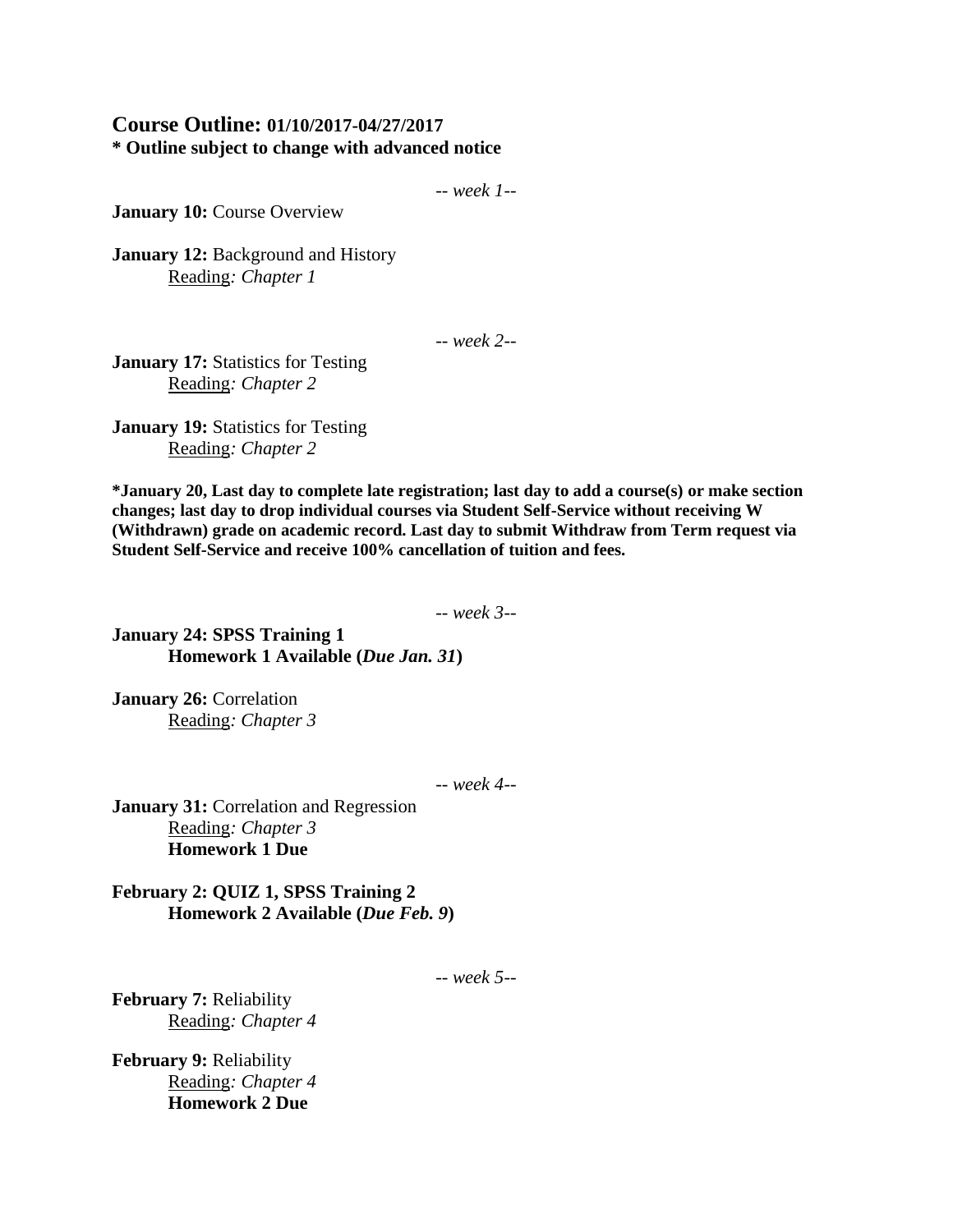-- *week 6--*

**February 14: QUIZ 2,** Validity Reading*: Chapter 5*

**February 16:** Validity Reading*: Chapter 5*

-- *week 7--*

**February 21: EXAM 1**

**February 23:** Test Bias Reading*: Chapter 19*

-- *week 8--* **February 28:** Theories of Intelligence: TED Talks Reading*: Chapter 9*

**March 2: NA**

-- *week 9--*

**March 7:** Writing and Evaluating Test Items Reading*: Chapter 6*

**March 9: Work Day Test Project**

-- *week 10--* **March 14:** Theories of Intelligence cont.; Wechsler Scales Reading*: Chapter 10*

**March 16:** Wechsler Scales Reading*: Chapter 10* **Test Project Part I Due**

**\*March 17, Last day for undergraduate students to use optional late drop in college office and receive grade of W on academic record.**

**--March 20–24: Spring Break. No Classes--**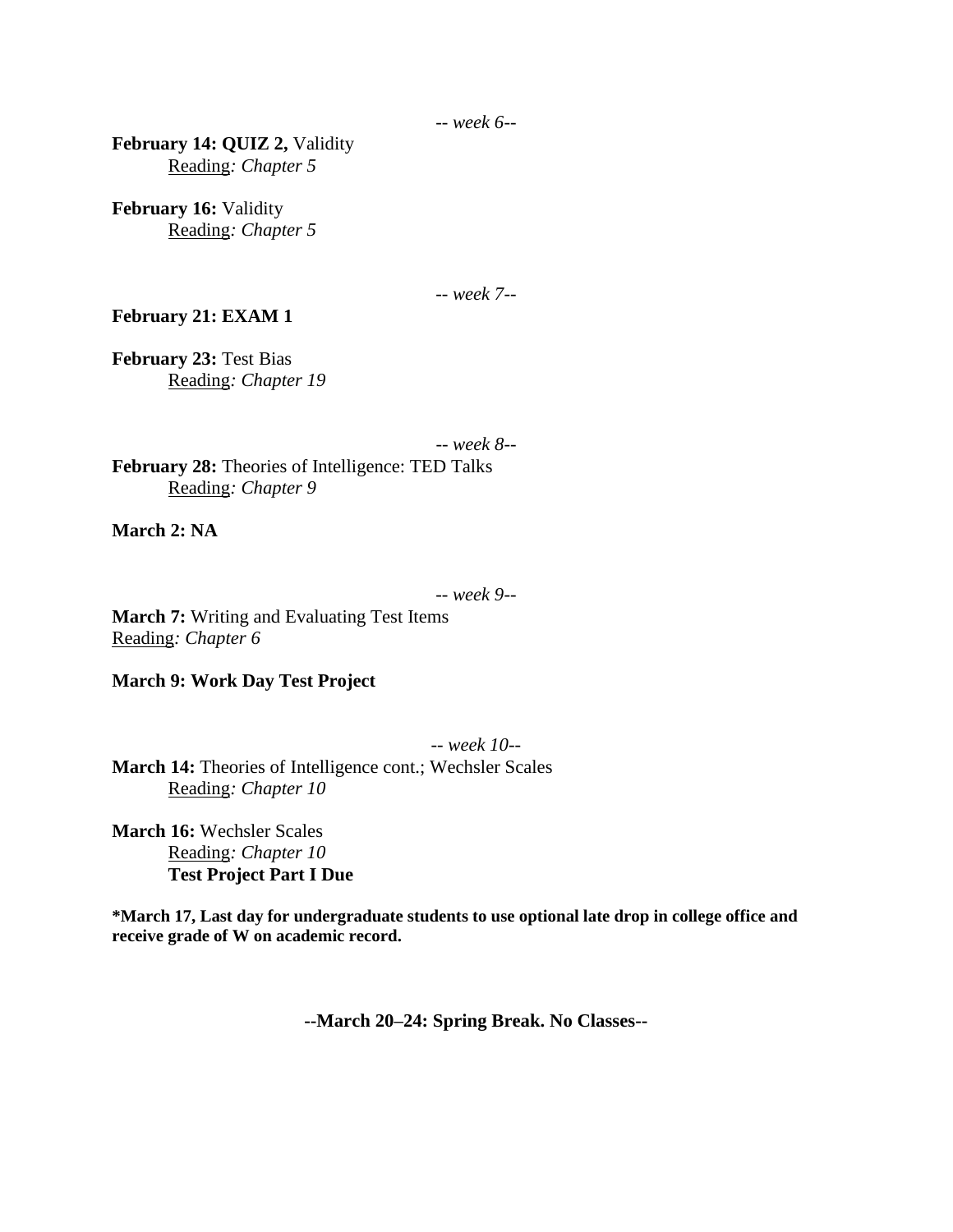**March 28:** Test Administration Reading*: Chapter 7*

**March 30: EXAM 2**

-- *week 12--*

**April 4: Analysis for Final Paper/** Other Tests of Ability: Education and Special Education Reading*: Chapter 11* **Homework 3 Available (***Due April 11***)**

**April 6:** Applications in Clinical Settings: Personality Tests Reading*: Chapter 13*

-- *week 13--* **April 11:** Psych Science in Testing: CBT and Other Tests (TA) Reading*: Chapter 15* **Homework 3 Due**

**April 13:** Testing in Health Care Reading*: Chapter 17*  **Homework 4 Available (***Due April 18***)**

-- *week 14--*

**April 18:** Interests & Tests in Workplace Reading*: Chapter 16 & 18*  **Homework 4 Due**

**April 20:** Knowledge Detection

-- *week 15--*

**April 25: Flex Day Test Project Part II Due**

**April 27: EXAM 3**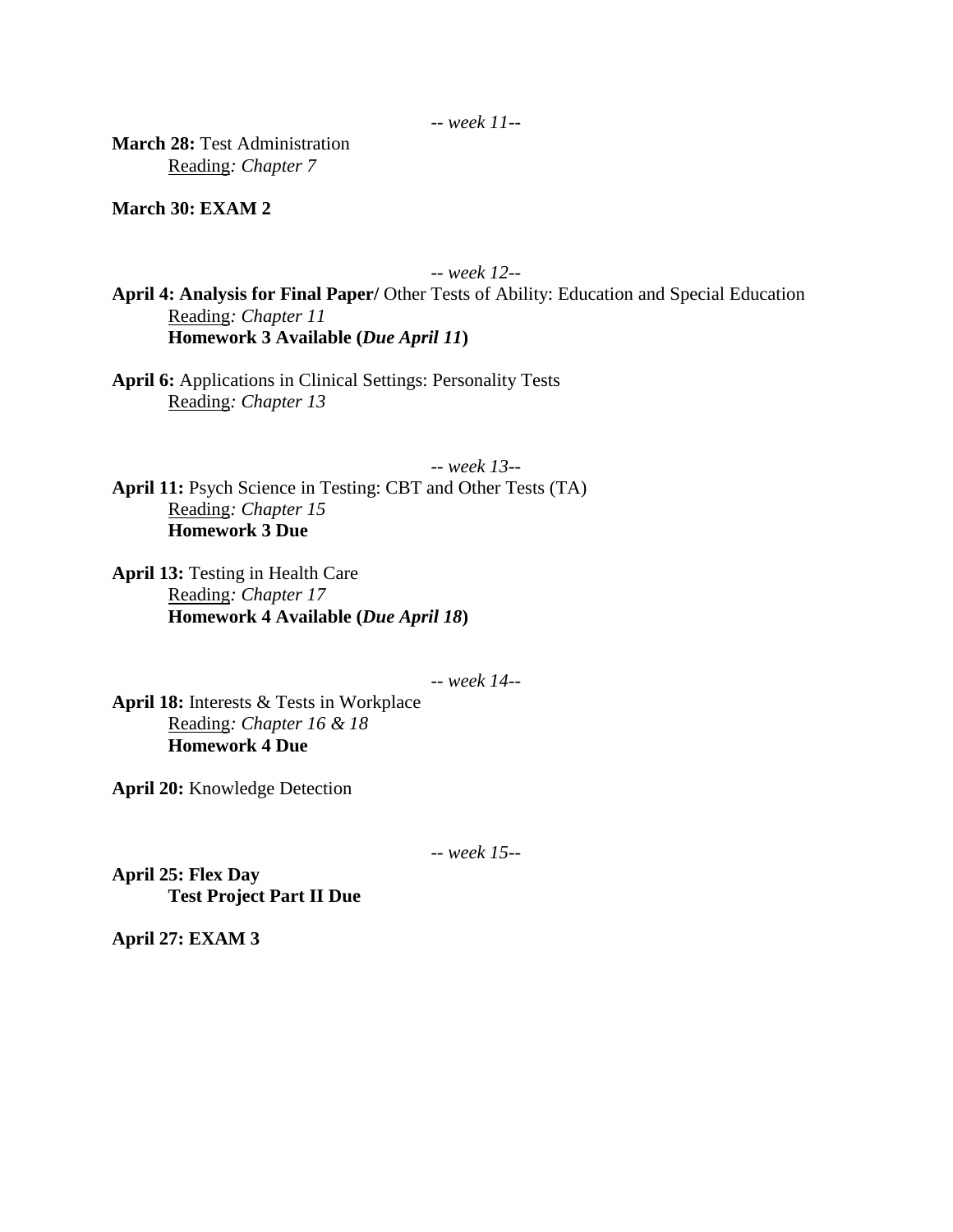# **Test Project (Part I): Due March 16**

## **How are the beliefs of your generation different from those of your parents' generation? You are constructing an "attitude assessment" to differentiate these age cohorts.**

You will compose Likert-type statements that you believe individuals from your generation would agree with but those from your parents' generation would not.

These statements will cover the following general topics**:** (1) Social/Political, (2) Financial, (3) Religious/Cultural, (4) Family/Marriage.

You will compose 5 statements for each topic, giving you a total of 20 statements.

**WRITE-UP:** Type-up the 20 statements and make sure they are labeled as shown below.

*For example:*

Family/Marriage

- 1. You do not have to get married to become an adult.
- 2. …..
- 3. …..
- 4. …..
- 5. …..

Financial

1. …..

**SUBMISSION:** (1) A printed hardcopy of your write-up will be submitted in-class. (2). Your write-up will also be submitted through Safe Assign on Blackboard **by class time**.

## **GRADING: 1 point (20 total):** Each unique and well-conceived statement.

**-3 pts**: Each significant spelling/grammatical error.

-**5 pts**: Failing to submit **both** hardcopy and copy through Safe Assign.

**-5 pts**: Each instance of failing to follow other format requirements or assignment instructions.

\_\_\_\_\_\_\_\_\_\_\_\_\_\_\_\_\_\_\_\_\_\_\_\_\_\_\_\_\_\_\_\_\_\_\_\_\_\_\_\_\_\_\_\_\_\_\_\_\_\_\_\_\_\_\_\_\_\_\_\_\_\_\_\_\_\_\_\_\_\_\_\_\_\_\_\_\_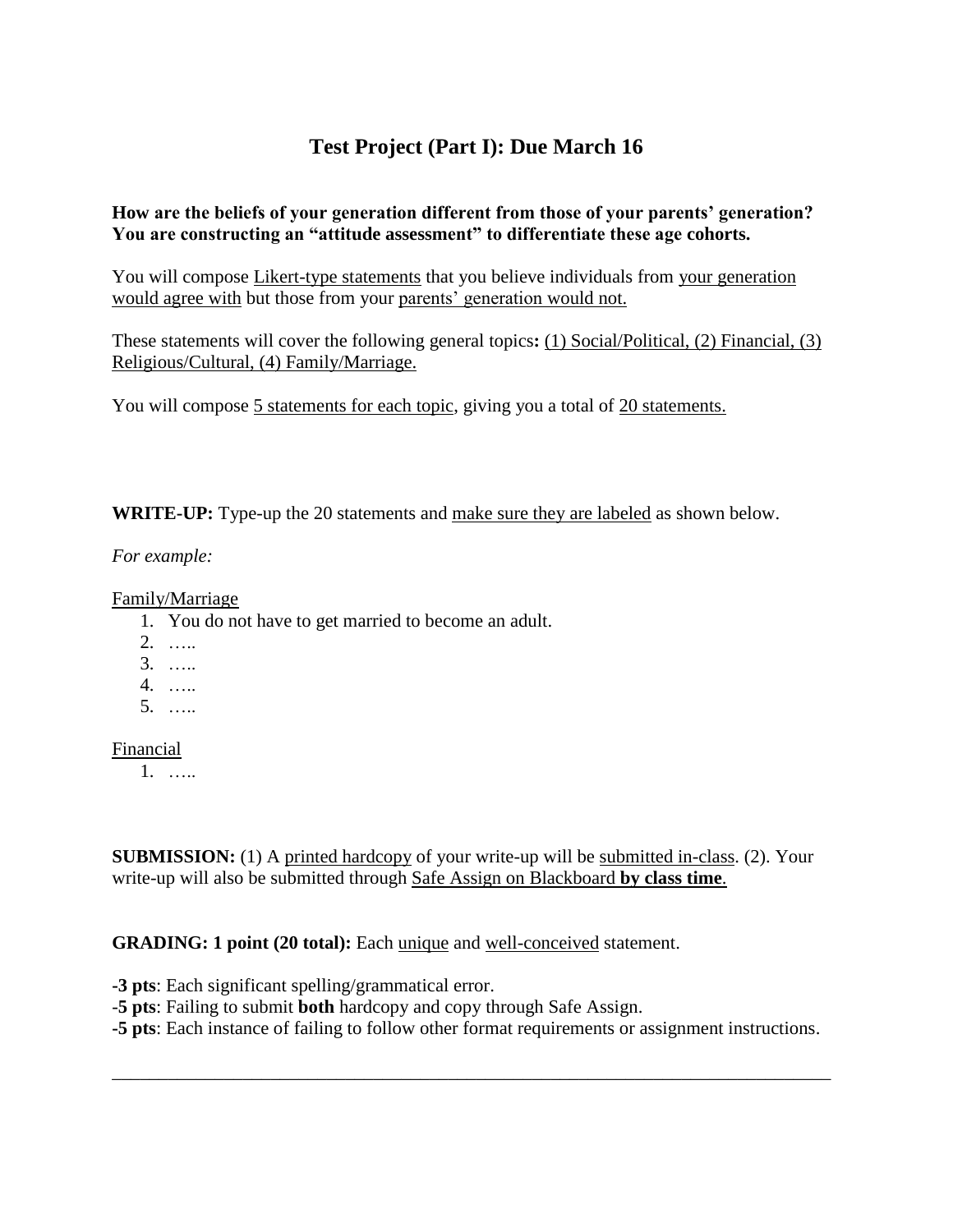# **Test Project (Part II): Due April 25**

## **NOTE: Do not begin Part II until you have received your graded Part I.**

## **ADMINISTRATION:**

*Step 1*. Locate 10 individuals from your generation and 10 individuals from your parents' generation, for a total of 20 participants. Match your groups across demographics as best you can (e.g., similar ratio of women/men in both groups).

*Step 2*. Obtain consent (**NOTE**: consent form provided on blackboard) from your participants to take your attitude assessment and use their responses for a class assignment.

*Step 3*. Remove the topic headings and randomize your statements.

*Step 4*: Insert the Likert-type agreement scale under each statement:

## **Strongly Disagree….Disagree….Neutral....Agree....Strongly Agree**

*Step 5*: Administer your assessment to your participants.

## **ANALYSIS:**

*Step 1*. Assess the internal-consistency reliability of your attitude assessment by using SPSS to compute Cronbach's Alpha.

*Step 2*. Assess the effectiveness of each statement by using SPSS to compute Item-Total Statistics.

*Step 3*. Assess the relationship between attitudes (i.e., total Likert score) and participant cohort (i.e., your generation vs. parent generation) by using SPSS to compute a point-biserial correlation.

## **FORMAT:**

**Write-up**: Exactly 2 Pages, Double Spaced, 12 pt or 11 pt font, 1 inch margins. **Output**: (1) Cronbach's Alpha, (2) Item-Total Statistics and (3) Correlation Coefficient.

## **SUBMISSION:**

(1). Your project will be submitted through Safe Assign on Blackboard **by class time**. This includes the 2-page paper and the statistical output on a separate page.

(2). Your consent forms and participant raw data will be stapled or paper-clipped and submitted in-class.